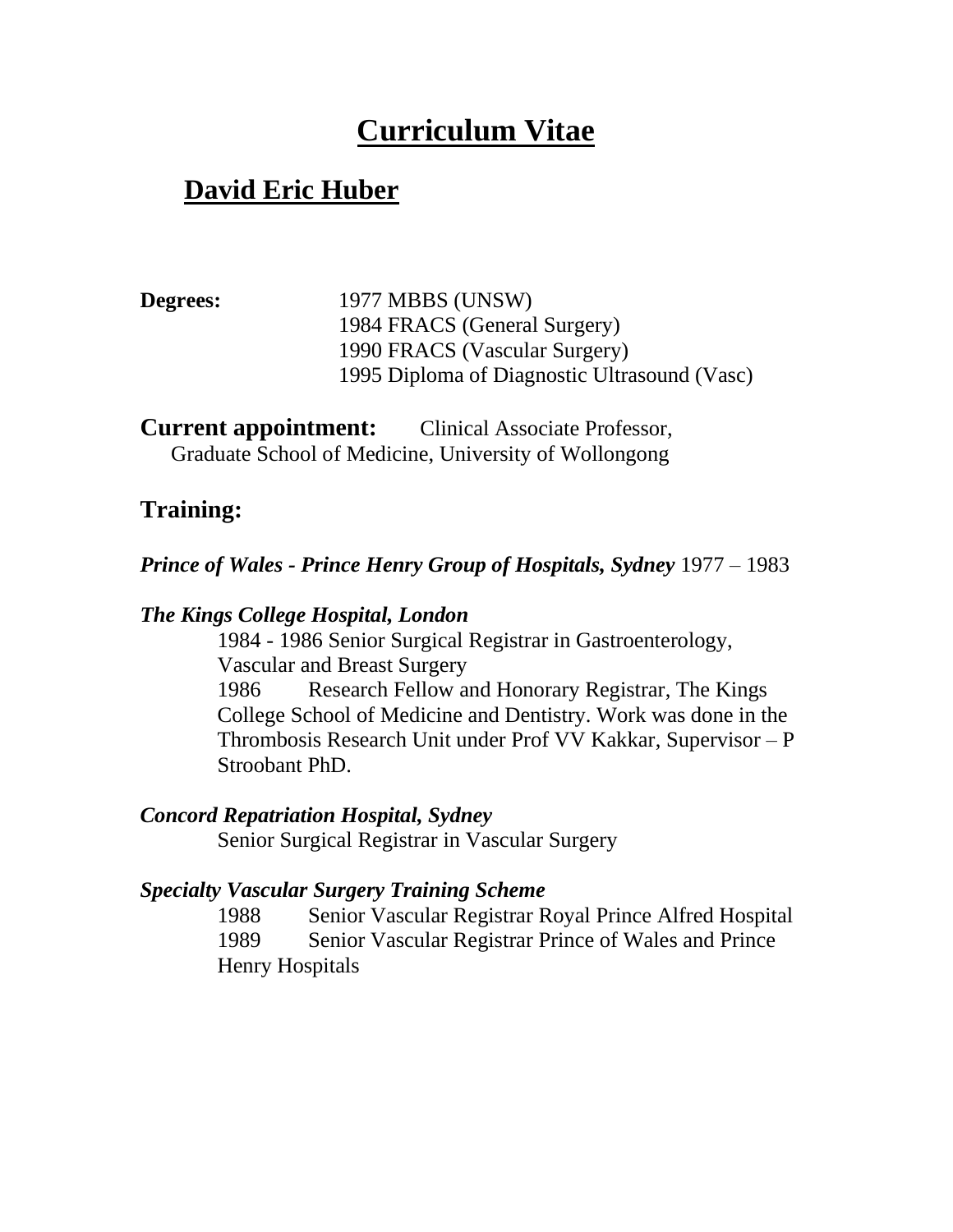### **Research**

### *Research Fellow at The Kings College School of Medicine and Dentistry London*

Setting up "Human Arterial Smooth Muscle Cell" lines in culture. Determining the response of these lines of cells to various Heparin fractions Isolating a growth factor secreted by human arterial smooth muscle cells (PDGF related growth factor – A chain) Clinical trials included:

> Subcutaneous versus Intravenous Heparin for DVT Trial on externally supported PTFE grafts Correlation between DVT and venous stasis change Test to monitor LMW Heparin

### *Previous Research and Interests*

- Main interest is the development of devices designed to prevent deep tissue injuries. Product development is through a startup company (Viater Medical) and the research is conducted through SESIAHS with advice from the GSM Wollongong University (Prof Iverson)
- Trials to determine the importance of elevation of the heel in the prevention of decubitus ulcers.
- Incidence of popliteal vein compression in supine anaesthetized patients.
- Relationship between popliteal vein compression and the incidence of DVT in patients undergoing surgery.

### *Papers Presented*

"Results of a Dose Ranging Trial Use Kabi Low Molecular Weight Heparin in the Prophylaxis Against post operative DVT" – Symposium on Low Molecular Weight Heparin. Bad Reichenhall, Germany. 1986

"Results of a Trial Comparing Subcutaneous versus Intravenous Administration of Unfractionated and Low Molecular Weight Heparin" –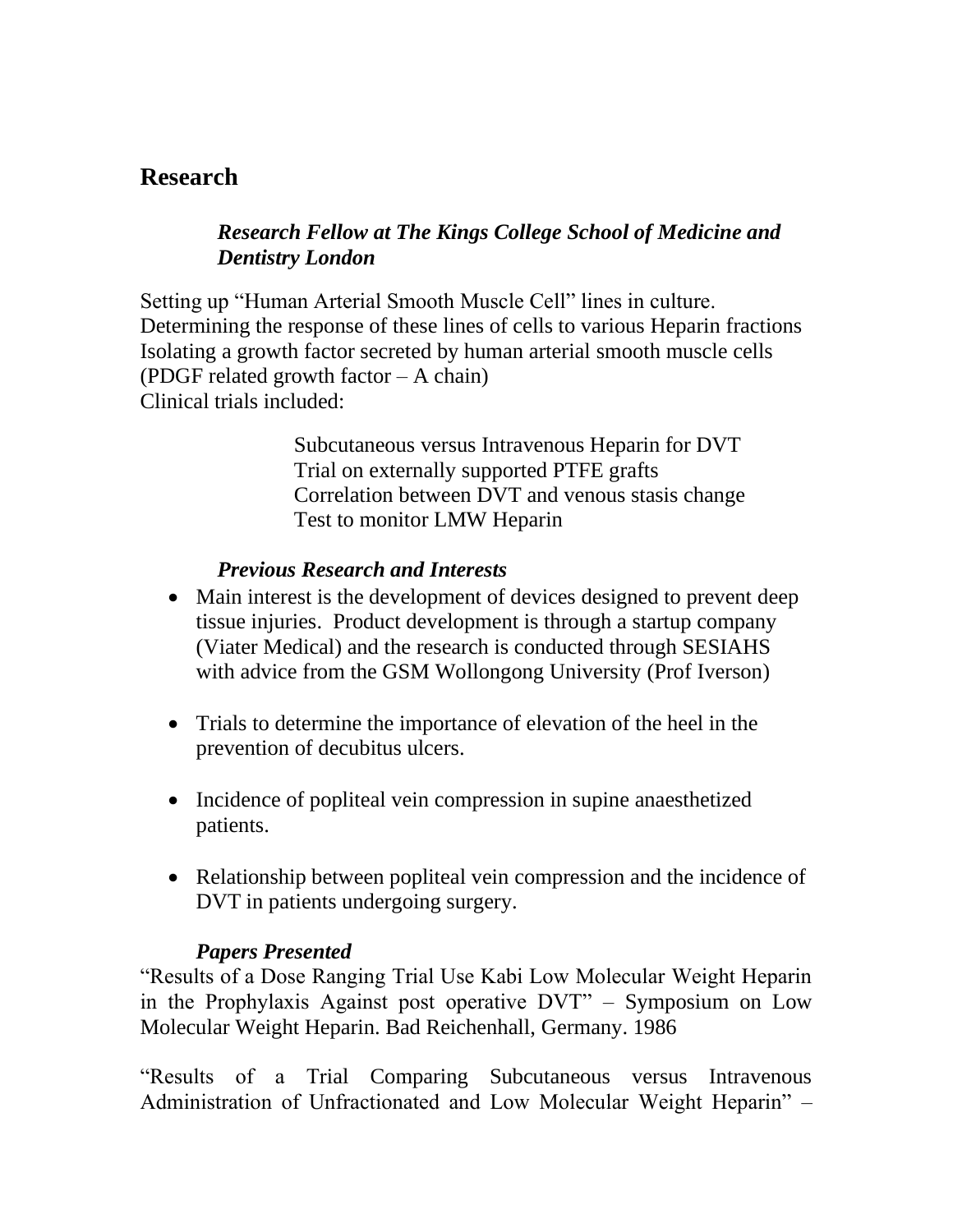The Surgical Research Society of England, Leicester University. 1986

Also presented at the  $2<sup>nd</sup>$  International Vascular Symposium, London. 1986

"A Prospective Study of Externally Supported PTFE Grafts" 2nd International Vascular Symposium, London 1986

"Does Heparin Prophylaxis Reduce Overall Mortality due to Cardiovascular Disease?" – 2<sup>nd</sup> International Vascular Symposium, London. 1986

"Platelet Derived Growth Factor A-chain Gene Activation and Growth Factor Production by Human Aortic Smooth Muscle Cells" – ASM Royal Australasian College of Surgeons. 1986

"A Trial of Subcutaneous versus Intravenous Administration of LMW and Unfractionated Heparin in the Treatment of Established DVT" – ASM Royal Australasian College of Surgeons. 1986

"Inhibition of Human Smooth Muscle Cell Proliferation by Fractionated Species of Heparin and Related Heparin-like Molecules" – Scientific Meeting of the State Committee of the Royal Australasian College of Surgeons. 1986

"Day-Only Admission for Varicose Veins Surgery" – ASM Royal Australasian College of Surgeons. 1994

"Colour Duplex Ultrasound versus DSA in the diagnosis of Lower Extremity Vascular disease" – International Society of Cardio-Vascular Surgery. 1995

"Day-Surgery for Varicose Veins and Health Department Policy" – International Phlebology Meeting Melbourne 1997

"How I Deal with the Sapheno-Femoral Junction" – Phlebology Meeting Canberra. 2001

"The Diabetic Foot" – Illawarra General Practitioner Forum. 2001

"Setting up an Endovascular Suite" Vascular Section Royal Australian College of Surgeons October 2005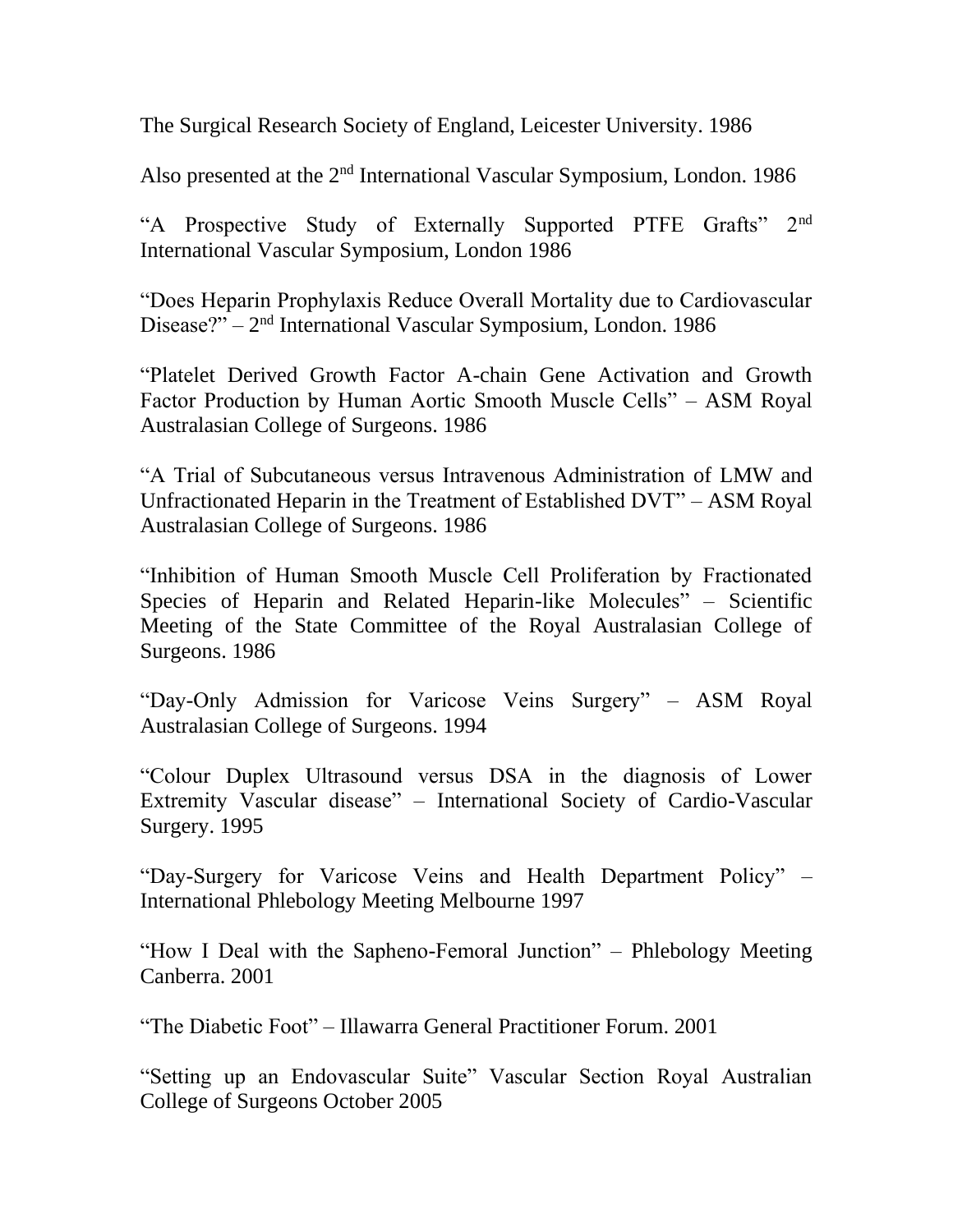"Prevention of Heel Decubitus Ulcers in Elderly Patients with the use of a Prosthesis" ASM Royal Australasian College of Surgeons 2005

"Algorithm for the treatment of Varicose Veins" Phlebology Society 2005

"Using negotiators and lobbyists to improve infrastructure for the care of your patients" – NSW Vascular Group – Newcastle February 2007

"Elevation for the prevention of heel pressure ulcer" Presented to the Medical Research Network. University of Wollongong September 1 2007

"Prevention of heel ulcers in the operating theatre" Presented to the Australian Wound Management Association at the National Meeting in Darwin. May 7-10 2008. Also present at the Combined Annual Surgical Meeting of the Royal College of Surgeons in Hong Kong. May 12-17 2008

"Popliteal vein compression under general anaesthetic – a potential instigator of deep vein thrombosis". Presented at the Combined Annual Surgical Meeting of the Royal College of Surgeons in Hong Kong. May 12- 17 2008

"Prevention of Pressure Ulcers in the Operating Theatre" – Presented to the American College of Surgeons, San Francisco, October 2011.

"The Association between Popliteal Vein Compression and DVT" – presented at the Royal Australasian College of Surgeons Annual Scientific Conference, Kuala Lumpur, May 2012

Chimneys, Snorkels and Periscopes in Juxtarenal Aneurysms" – presented at the Royal Australasian College of Surgeons Annual Scientific Conference, Singapore, May 2014.

### *Publications*

"A Case Report of Splenic Pregnancy" Aust NZ J Surg. 54(2):81-2 1984

"Abdominal Retraction" (letter) Annals of the RCSEng 68:290 1986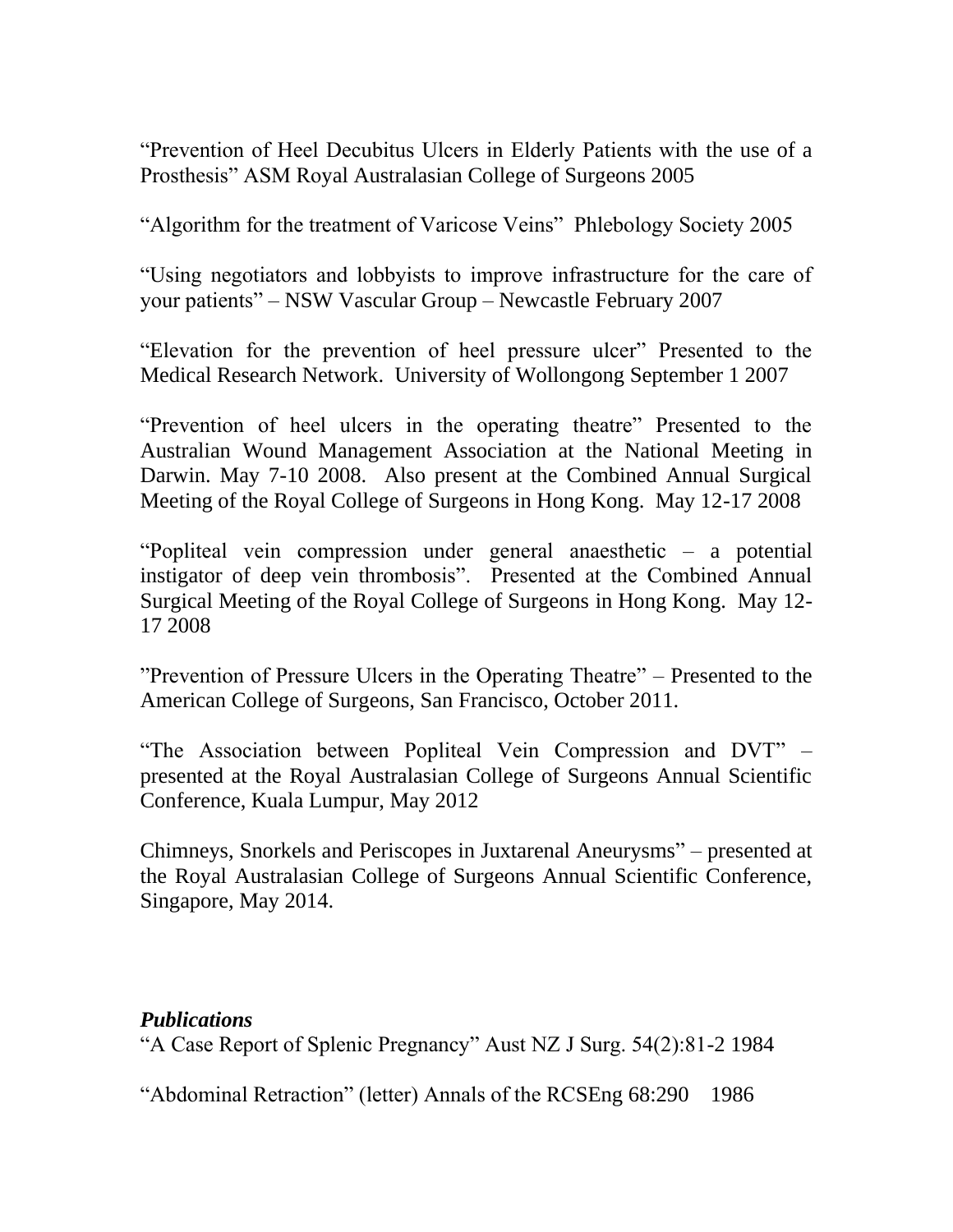"Dose Ranging Studies Using Kabi2165 LMW Heparin in Prophylaxis against Post Operative DVT" Proceedings of the Symposium on LMW Heparin. 1986

"A Trial of Subcutaneous versus Intravenous Heparin in the Treatment of Established DVT" – Murray W, Malone PS, Parker C, Huber D, Kakkar VV. Br J Surg 73:1038 1986

"Atheroma a New Hypothesis" - Parker C, Stoobant P, Kanthou C, Richardson N, Pringle N, Huber D, Kakkar VV. Br J Surg 74:526 1987

"Is the Post Phlebitic Limb always Post-Thrombotic?" – Parker C, Huber D, Kakkar VV Br J Surg 74:545 1987

"Aortic Surgery in the Presence of Horseshoe Kidney" - Huber D et al Aust NZ J Surg. 60(12):963-6 1990

"Ruptured Abdominal Aneurysms" – Chapter 18 in "Emergency Abdominal Surgery" with Prof RJ Lusby ed RCN Williamson and MJ Cooper publ Churchill Livingston 1990

"Does Division of the Left Renal Vein During Aortic Surgery Adversely Affect Renal Function?" – Huber D et al Annals of Vasc Surg 5(1):74-9 1991 Jan

"Effects of Furegrelate on Patency and Platelet Deposition after Canine Carotid Endarterectomy (Clinical Trial) – Payne J, Langsfeld M, Huber D et al Aust NZ J Surg 61(8):619-25 1991

"Obturator Bypass in the Management of Infected Prosthetic Vascular Grafts" – Lai D, Huber D, Hogg J Aust NZ J Surg 63(10):811-4 1993

"Day-only Admission for Varicose Vein Surgery" – Liew S, Huber D et al Aust NZ J Surg 64(10):688-91 1994

"Colour Coded Duplex Ultrasound in the Selection of Patients for Transluminal Angioplasty" – Lai D, Huber D et al Aust Radiology 39(3):243-5 1995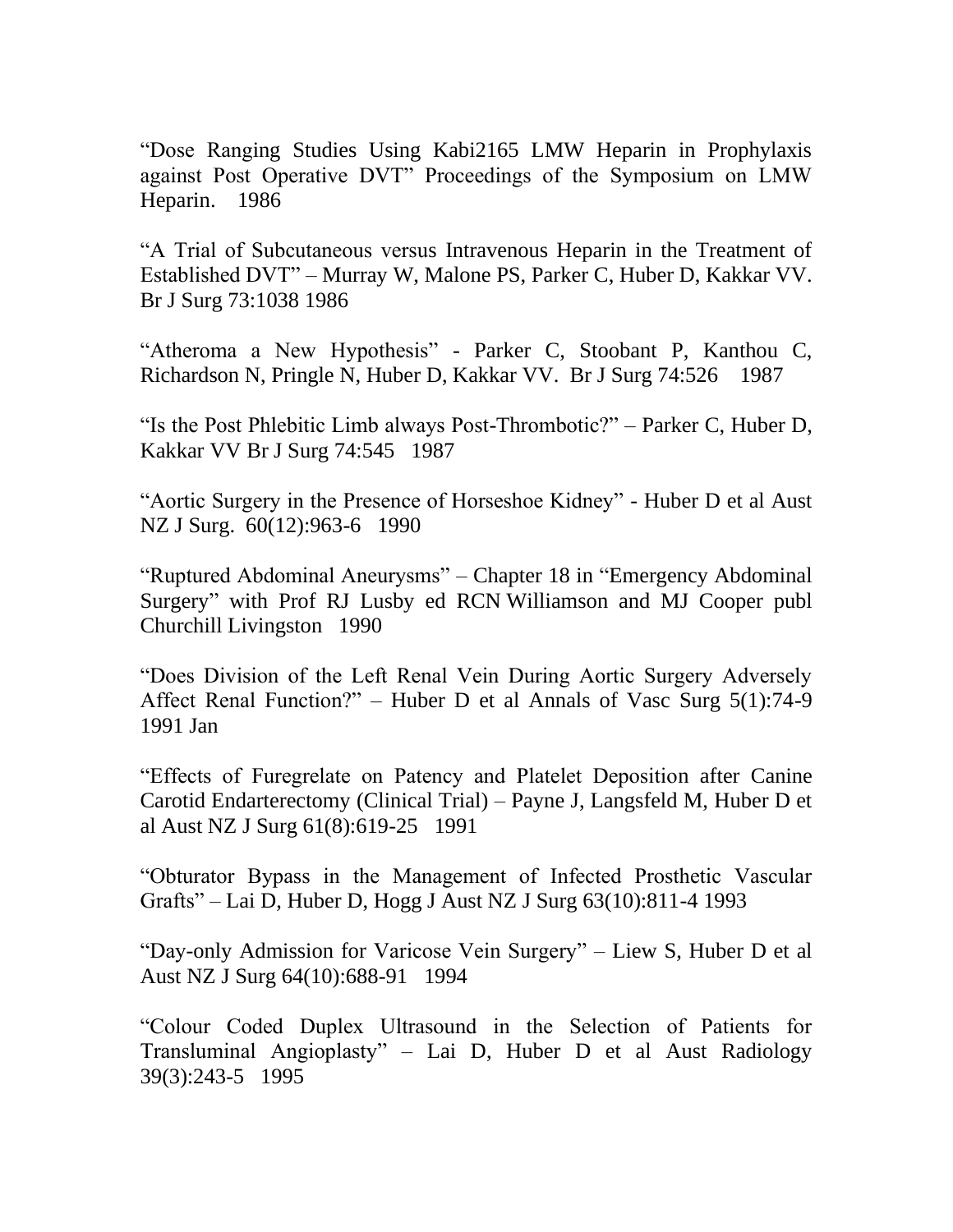"Colour Duplex Ultrasonography versus Angiography in the Diagnosis of Lower Extremity Arterial Disease" – Lai D, Huber D et al Cardiovasc Surg 4(3):384-8 1996

"Normal Popliteal Artery Diameter by Duplex Ultrasound" – Crawford M, Huber D et al J of Vasc Tech 22(1) 1998

"Outcomes of Carotid Endarterectomy – How Does the Australian State of New South Wales Compare with International Benchmarks?" Middleton S, Donnelly N Journal of Vascular Surgery, Volume 36, Issue 1, Pages 62-69. Participant

"Increasing Heel Skin Perfusion by Elevation is compared to Three Other Pressure Relieving Applications" Huber J, Reddy R, Pitham T, Huber D. Advances in Skin & Wound Care. January 2008, Volume 21, Issue 1, pp.37- 41.

"Prevention of heel ulcers in the operating theatre" Abstract in the ANZ J. Surg. 2008;78 (Suppl. 1) pA154

"Popliteal vein compression under general anaesthetic – a potential instigator of deep vein thrombosis" Abstract in the ANZ J. Surg. 2008;78 (Suppl. 1) pA153

"Popliteal Vein Compression Under General Anaesthesia" Huber DE, Huber JP. EJVES 2009;37:464-469.

"Using bilateral iliac branched devices for endovascular iliac aneurysm repair" Huilgol R, Lennox A, Boyne N, Villalba L, Huber D, Goodman M. (2011) ANZ J of Surgery, 81:822-826. doi: 10.1111/j.1445- 2197.2011.05710.x

"Changes in popliteal flow velocity with knee flexion - the efficacy of calf compressors" Levine A, Huber JP and Huber DE, 16 May 2011, doi: 10.1258/phleb.2010.010035

"A Comparative Assessment of Surgical Theatre Heel Pressure Ulcer Prophylactics" Malkoun M, Huber JP and Huber DE, Int Wound J. 2012 Jun;9(3):259-63. doi: 10.1111/j.1742-481X.2011.00865.x. Epub 2011 Sep 13.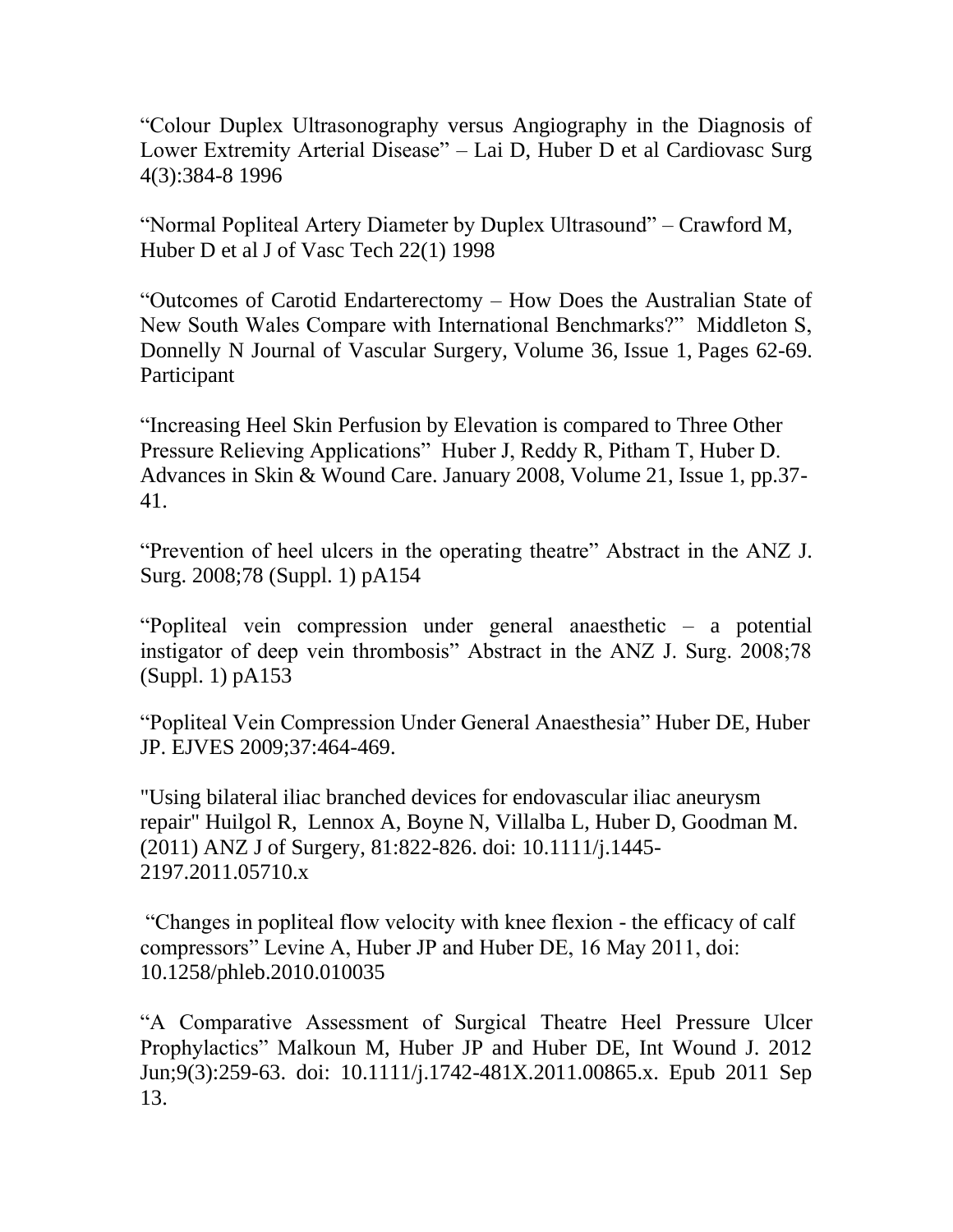"The association between popliteal vein compression and deep venous thrombosis: results of a pilot study" Huber D, Huber J, DeYoung E. Phlebology 2013;28:305-307

"Preventing deep tissue injury of the foot and ankle in the operating theatre." D. Huber Wounds UK, 2013 June;9 no.2:34-38

"Aggressive fistuloplasty and the use of drug elution balloons in reducing the incidence of thrombosis and failed arteriovenous fistulas: a retrospective cohort study": Farshid Niknam; Siobhan Clayton; David Huber; Laurencia Villalba; ANZ Journal of Surgery. 86():173, May 2016

"Multicentre, randomised, blinded, control trial of drug-eluting balloon vs sham in recurrent native dialysis fistula stenosis". J Swinnen, et al. J. Vasc. Access. 2019 May;20(3):260-269. doi: 10.1177/1129729818801556. Epub 2018 Sep 18.

"Triage of patients with venous and lymphatic diseases during the COVID-19 pandemic – The Venous and Lymphatic Triage and Acuity Scale (VELTAS): A consensus document of the International Union of Phlebology (UIP), Australasian College of Phlebology (ACP), American Vein and Lymphatic Society (AVLS), American Venous Forum (AVF), European College of Phlebology (ECoP), European Venous Forum (EVF), Interventional Radiology Society of Australasia (IRSA), Latin American Venous Forum, Pan-American Society of Phlebology and Lymphology and the Venous Association of India (VAI)". <https://doi.org/10.1016/j.jvsv.2020.05.002>

### **Memberships**

The Australian Medical Association Australian Society of Ultrasound in Medicine Fellow of the Royal Australasian College of Surgeons ANZ Society of Vascular Surgery International Society of Cardiovascular Surgery International Society of Endovascular Specialists Fellow of the Australasian College of Phlebology Double Bay Sailing Club